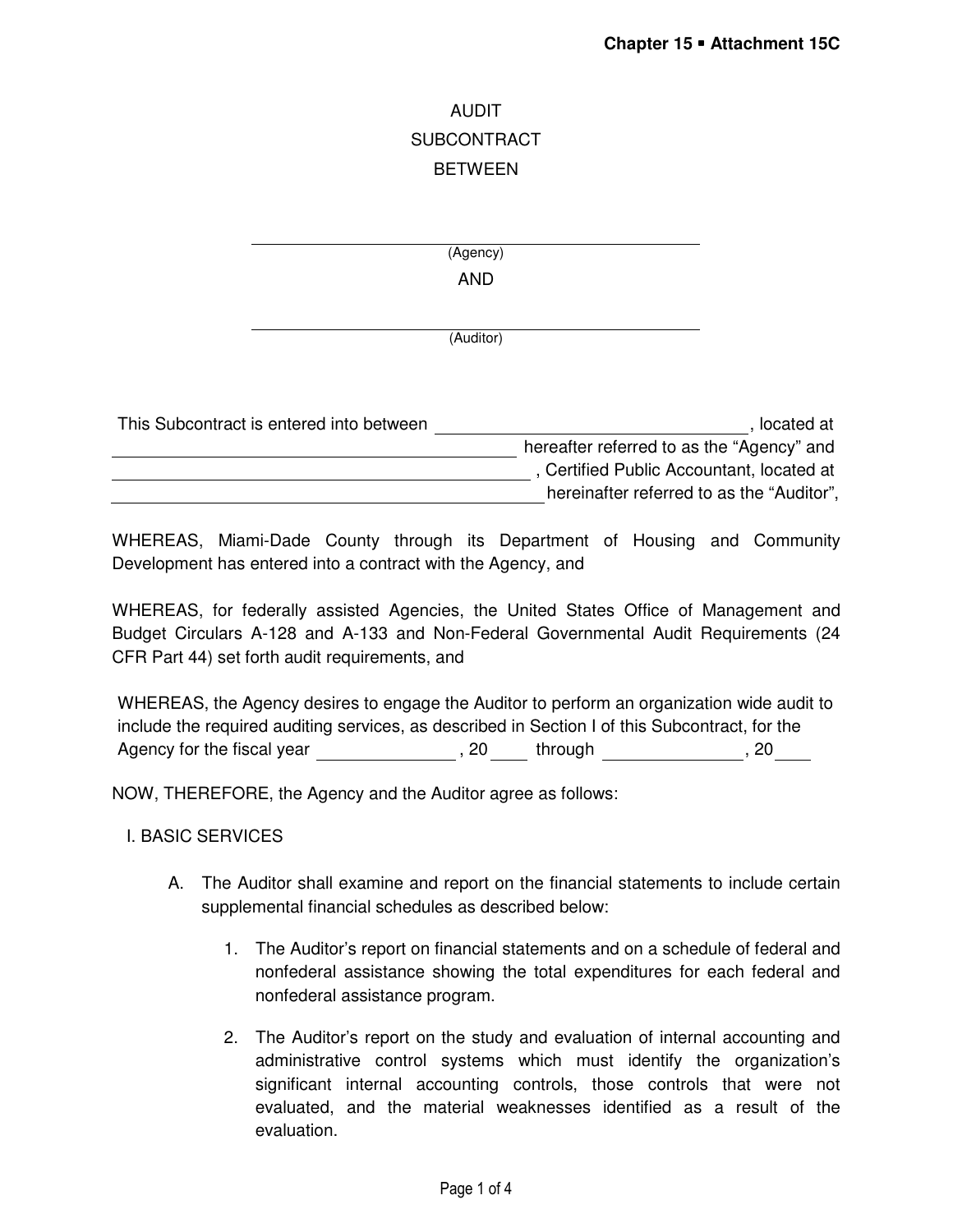- 3. The Auditor's report on compliance containing:
	- a. A statement of positive assurance with respect to those items tested for compliance including compliance with law and regulations pertaining to financial reports and claims for advances and reimbursements,
	- b. Negative assurance on those items not tested,
	- c. A summary of all instances of noncompliance, and
	- d. An identification of total amounts questioned, if any, for each federal and nonfederal assistance award, as a result of noncompliance.
- B. The Auditor's report shall cover the entire operation(s) of the Agency.
- C. It shall be the responsibility of the Agency to prepare and furnish trial balances, schedules, account analysis, and supporting documentation required for the audit. The Agency shall appoint an audit liaison in order to facilitate the audit process.
- D. The three (3) parts of the report are to be bound together and presents to the Agency.
- E. All fraud, abuse, or illegal acts of indications of such arts, including all questioned costs found as the result of these acts that the Auditor becomes aware of, is to be covered in a separate written report attached to the audit report.
- F. The Auditor shall make these reports available to the Agency for preliminary review within thirty (30) calendar days after the completion of the audit.

#### II. ADDITIONAL WORK

- A. Additional audit work shall be performed under the following circumstances:
	- 1. The Agency has received and evaluated the Auditor's written notification of the conditions justifying such additional audit work.
	- 2. The Auditor has received a written request from the Agency for performance of additional audit work.
	- 3. The Auditor's written notification and the Agency's written request or acceptance shall become an integral part of this Subcontract and shall be affixed to all counterparts of this Subcontract.
- B. Under no circumstances shall any additional approved audit work fee exceed ten percent (10%) of the originally quoted audit fee. Additional work fees shall be determined as the produce of the estimated required number of hours to complete such additional audit work times the average hourly rate stipulated in Part IV. of this Subcontract.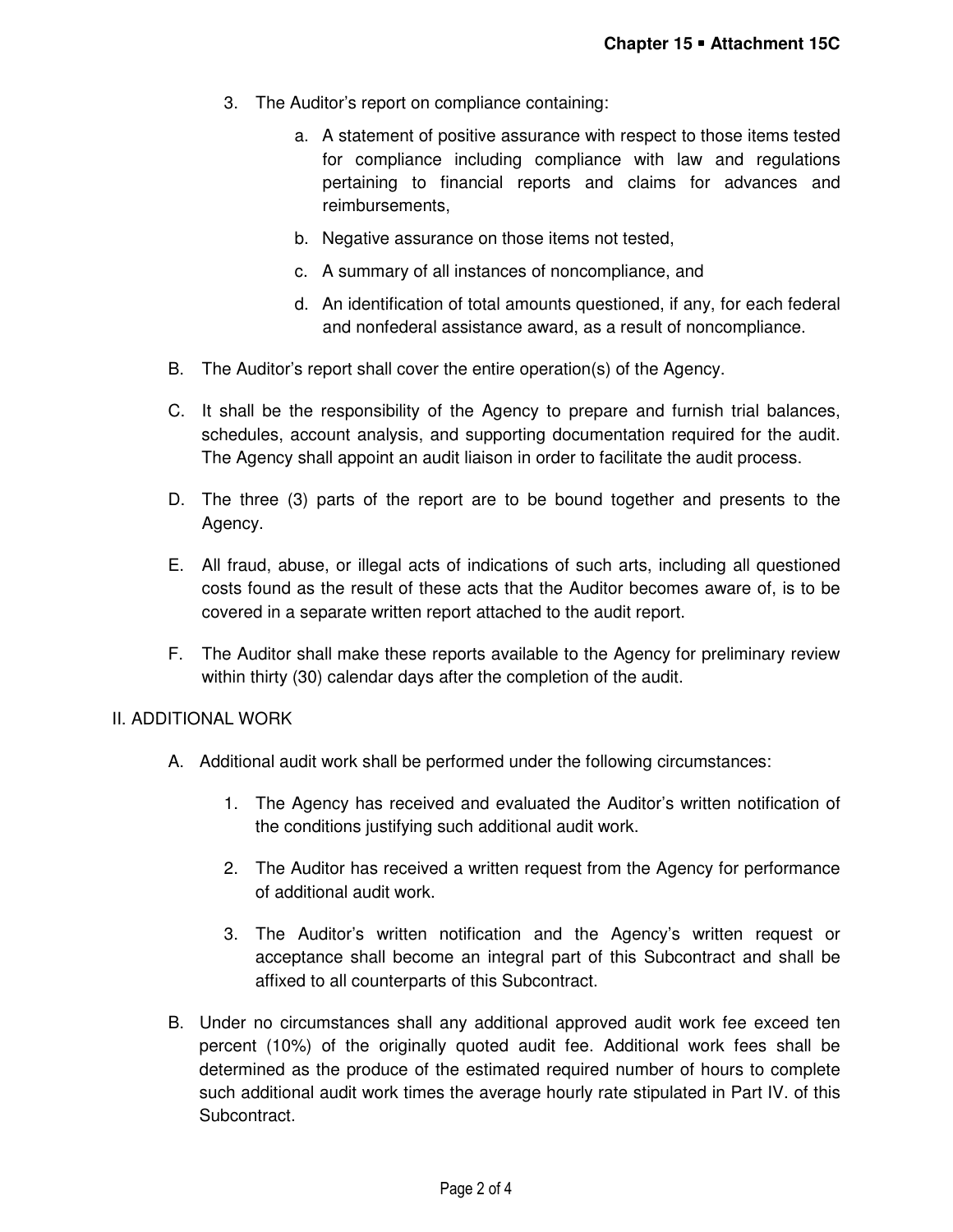## III. WORK PAPERS

For a period of three (3) years from the date of the completed audit report, unless the Auditor is notified in writing by the Agency or by Miami-Dade County to extend the retention period, audit work-papers shall be made available to the Agency or its designee or to Miami-Dade County. The Agency shall bear any costs associated with reproducing the work-papers.

## IV. COMPENSATION

- A. The Auditor or the Agency, whichever is to receive payment, shall be compensated after Miami-Dade County's Department of Housing and Community Development evaluates the completeness of the Auditor's report and determines the report to be accepted and in compliance with applicable laws and regulations. No progress billings shall be paid by the Agency or by Miami-Dade County.
- B. The Auditor's fee, exclusive of any additional work to be performed, shall be the dollar amount arrived at as the sum of the quoted hourly rate per classification times the quoted number of hours (per classification). Such classification and rates shall be depicted as follows:

|                              | (a)            |              | (b)<br><b>Budgeted</b> | (c) |
|------------------------------|----------------|--------------|------------------------|-----|
| Classification               | Hourly<br>Rate |              | Number<br>of Hours     | Fee |
| <b>Partners</b>              |                |              |                        |     |
| Managers                     |                |              |                        |     |
| <b>Senior Accountants</b>    |                |              |                        |     |
| <b>Staff Accountants</b>     |                |              |                        |     |
| <b>Office Personnel</b>      |                |              |                        |     |
|                              |                | <b>TOTAL</b> |                        |     |
| Average rate $(c) / (b) = $$ |                | per hour     |                        |     |

Audit work billing must depict the number of hours worked (by classification) times the quoted hourly rate.

Additional work shall be billed separately. Such billing shall depict the number of hours applied times the average hourly rate.

Under no circumstances shall the Agency honor any Auditor's billing exceeded one hundred ten percent (110%) of the quoted audit fee as per IV. (B) of this Subcontract.

C. No per diem compensation is to be paid by the Agency to the Auditor.